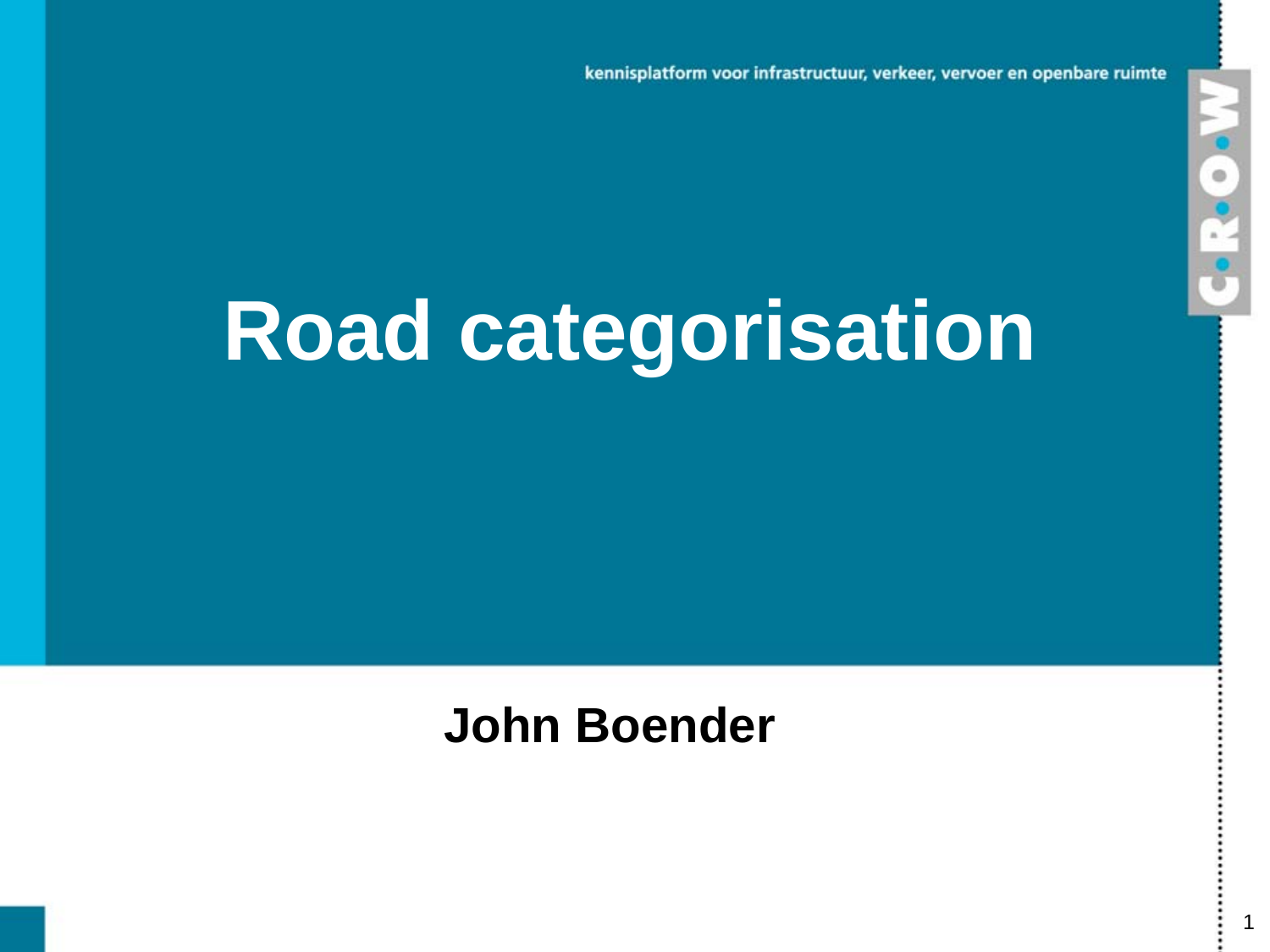In The Netherlands we have three types of roads:

- through roads,
- distributor roads and
- access roads.

Different use and behaviour

Functions: to flow and to exchange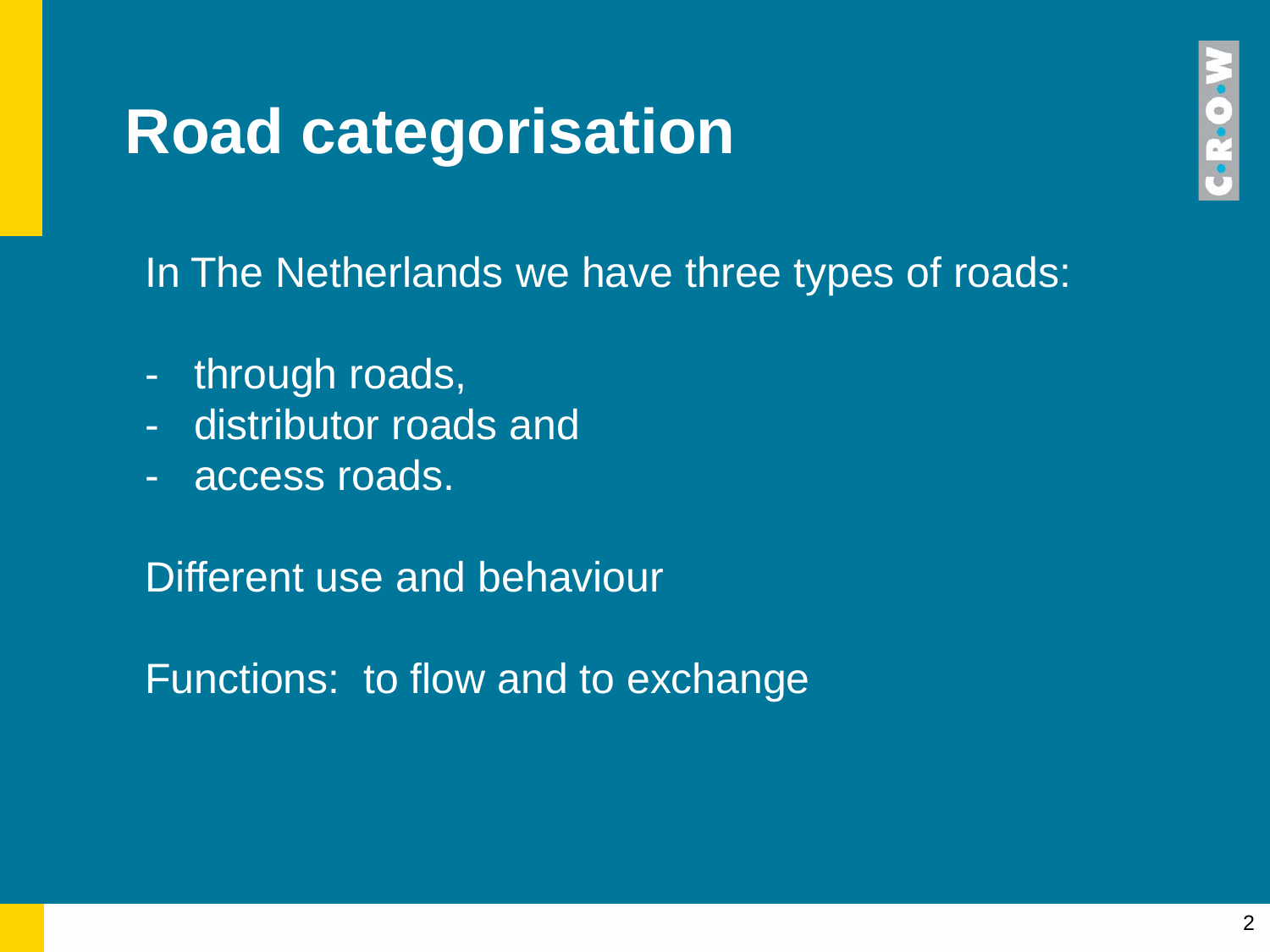

Through roads

to enable traffic to flow as much as possible and are designed in such a way that traffic can move safely from A to B at high speed.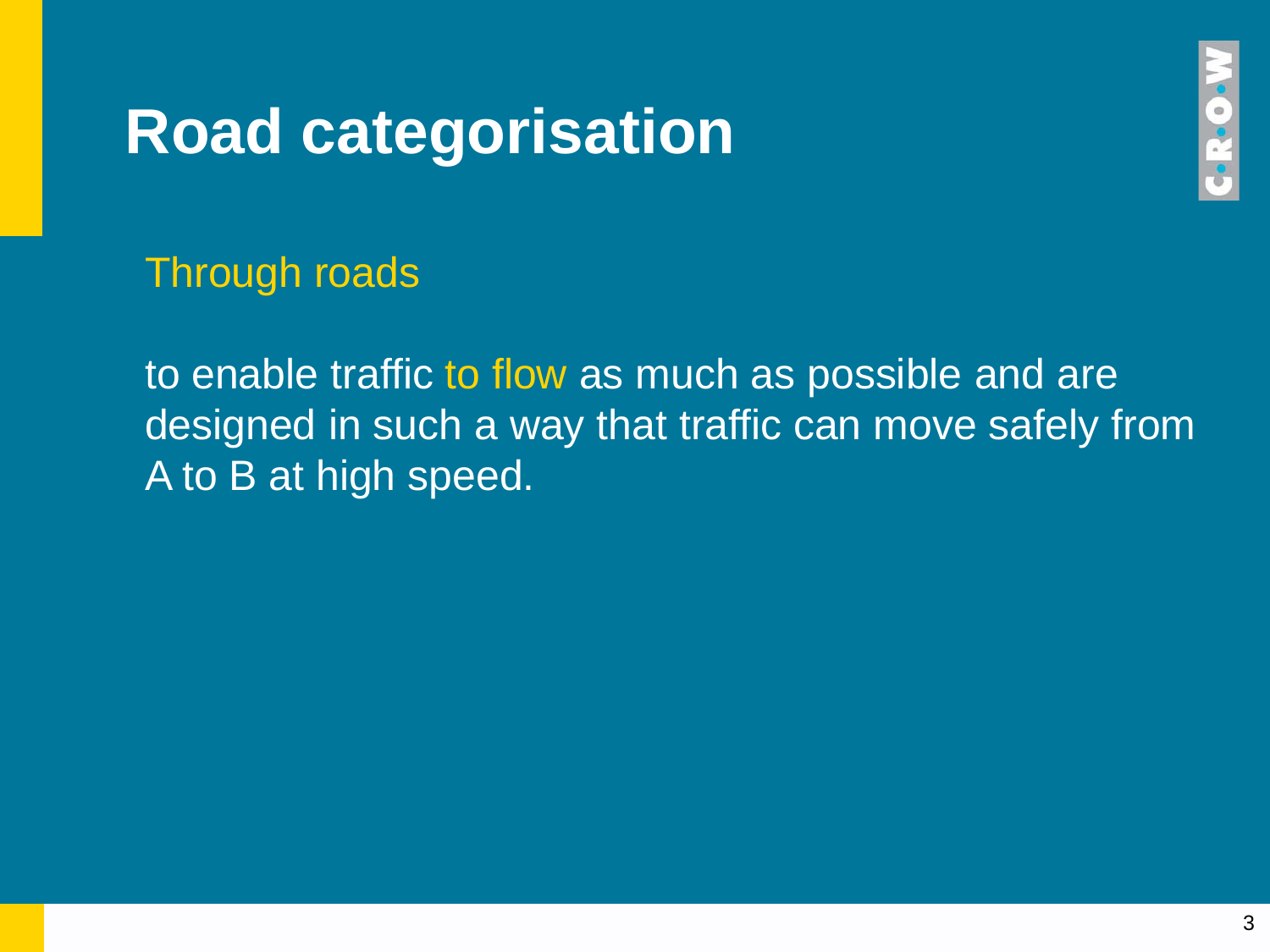

Access roads

to provide access to destinations. On these roads, fast traffic mixes with vulnerable road users such as pedestrians and cyclists.

Residence is the main function here and motorized vehicles are guests.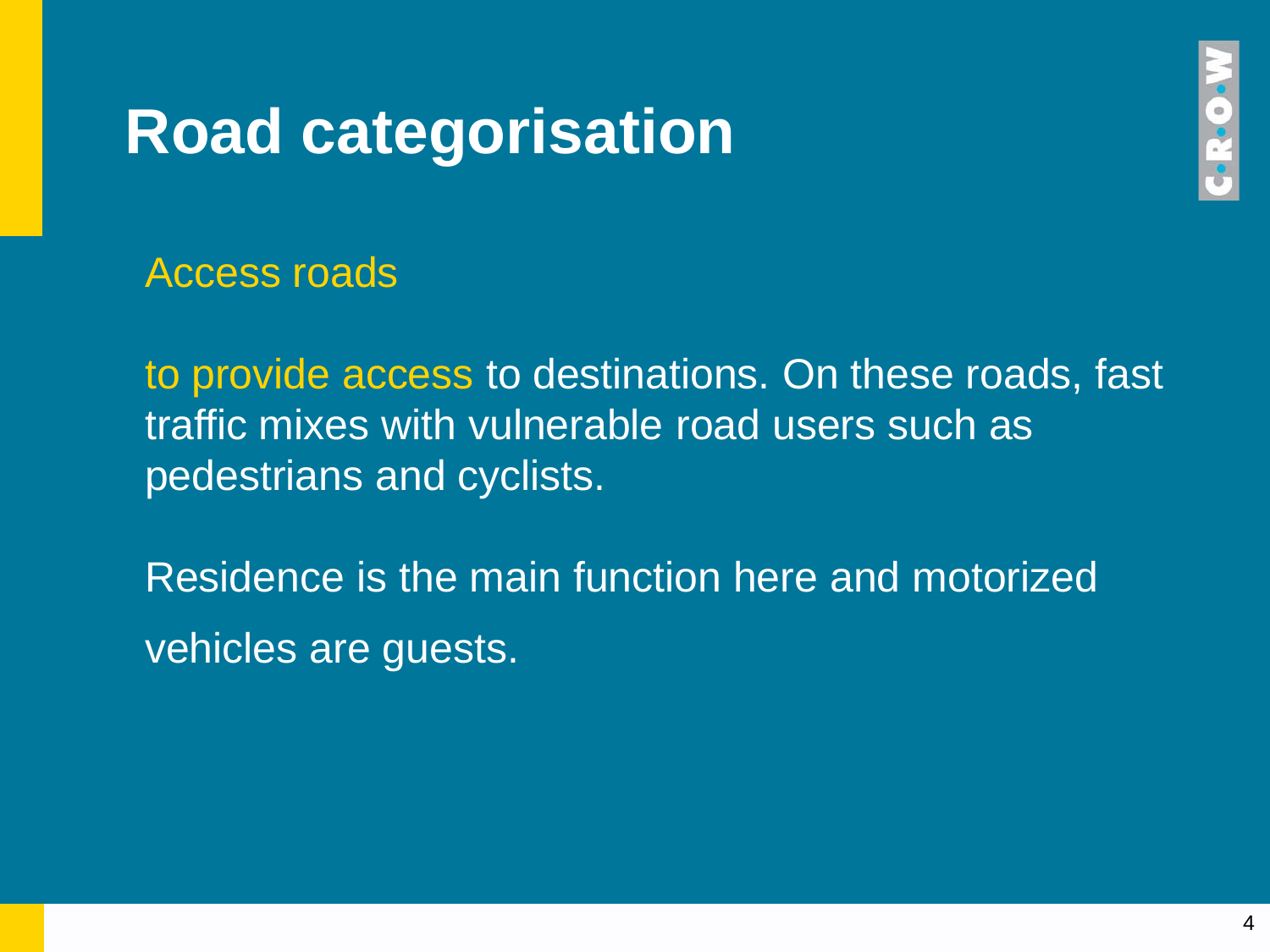

Distributor roads

This road type has a flow function on road segments and an exchange function at intersections, and connects through roads with access roads, as well as through roads and access roads among each other.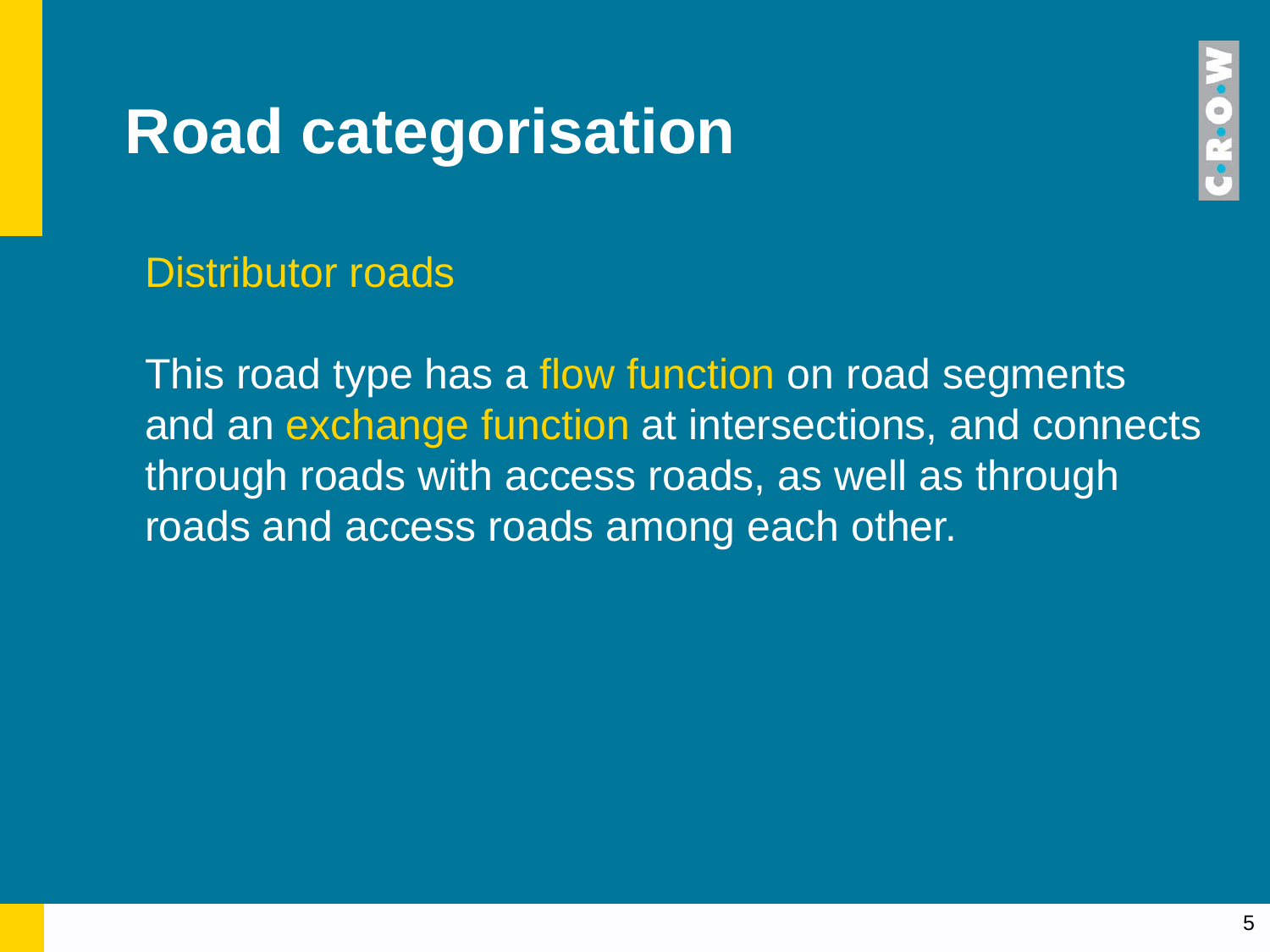

Through road Distributor road Access road Residential area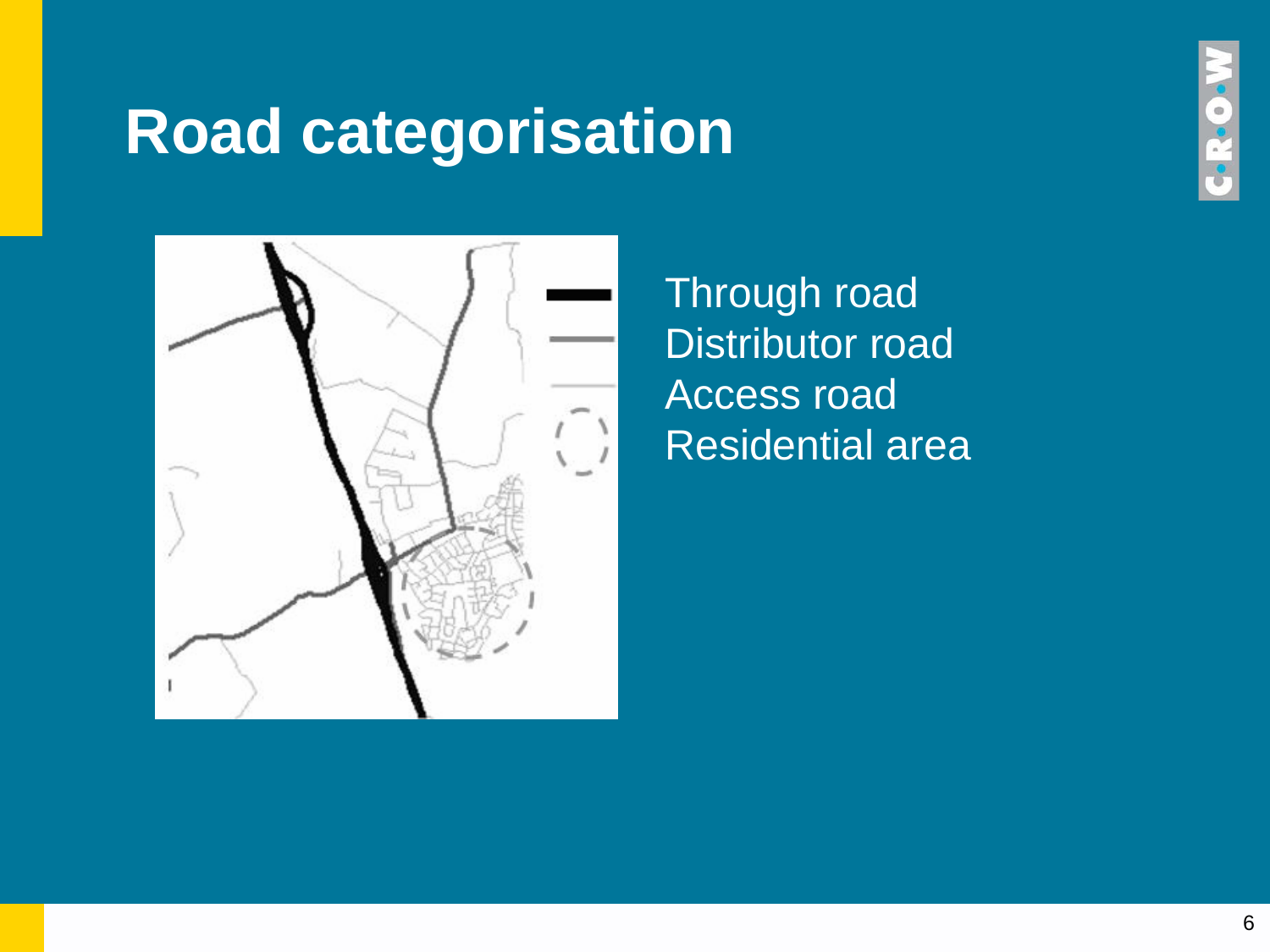Recognizable road design is of major importance

Look for Essential Road Characteristics

Only road markings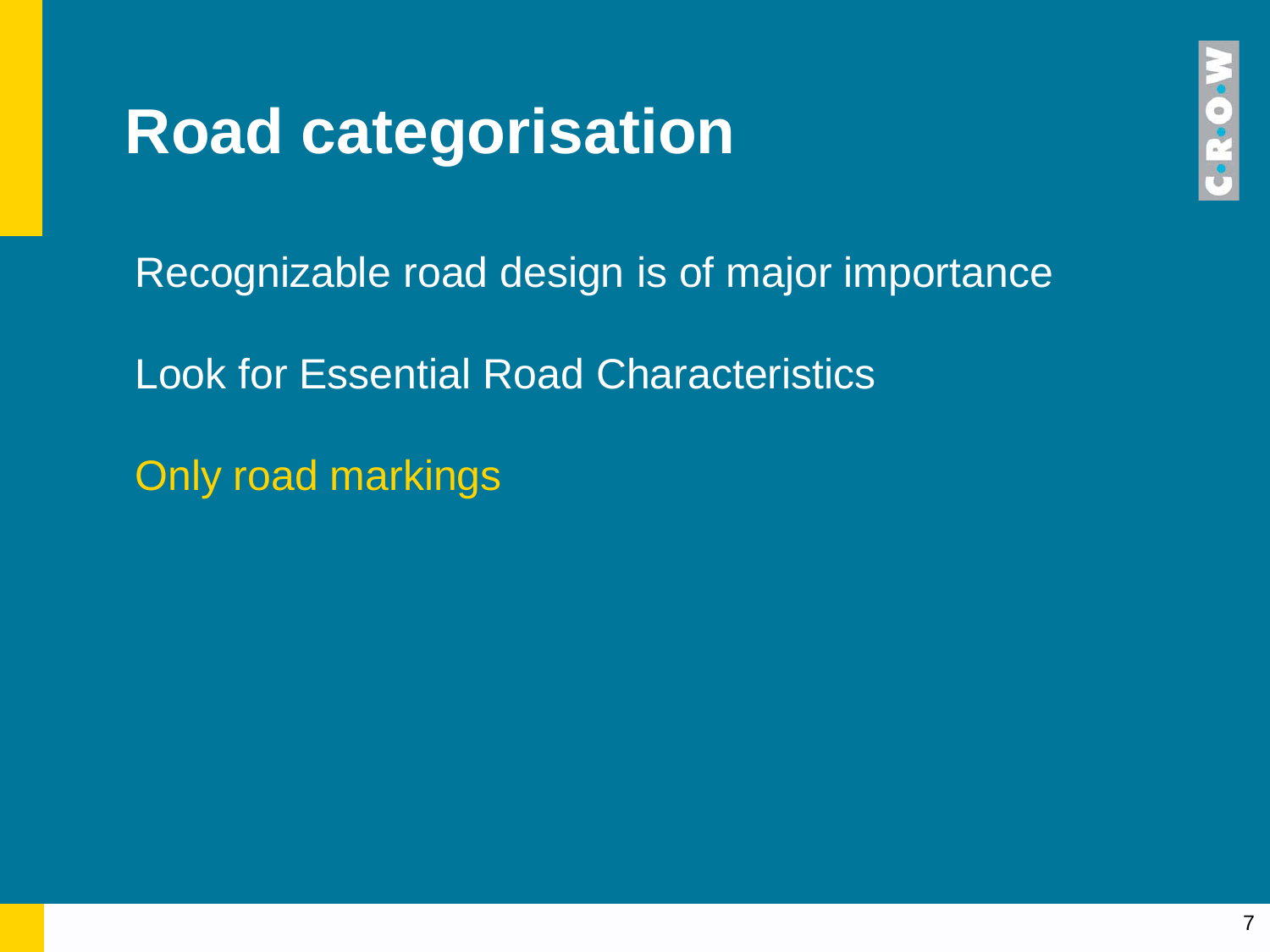| ۱   |
|-----|
| i   |
| ٠   |
|     |
| - 7 |
| ×   |

| Essential<br>recognizability<br>characteristics | Through road                      |                                                                    | Distributor road                       |                                     |                                       | Access road                  |                                    |
|-------------------------------------------------|-----------------------------------|--------------------------------------------------------------------|----------------------------------------|-------------------------------------|---------------------------------------|------------------------------|------------------------------------|
|                                                 | SW120                             | SW100                                                              | GOW80                                  | GOW70                               | GOW50                                 | ETW60                        | ETW30                              |
| Zone sign                                       | Motorway sign                     | Trunk road sign                                                    | Sign n.a.<br>(general<br>speed limit)) | Speed limit<br>sign                 | Sign n.a.<br>(general<br>speed limit) | Zone sign<br>ZONE            | Regulation or<br>zone sign<br>ZONE |
| Edge marking                                    | Continuous<br>marking             | Continuous<br>marking                                              | <b>Broken</b><br>marking               | <b>Broken</b><br>marking or<br>kerb | <b>Broken</b><br>marking or<br>kerb   | None or<br>broken<br>marking | None or<br>broken line,<br>or kerb |
| Driving<br>direction<br>separation              | Vehicle barrier<br>or wide median | Double axis line<br>with green<br>'filling', barrier, or<br>median | Double axis<br>line or median          | Double axis<br>line or median       | Double axis<br>line or median         | None                         | None                               |

Figure 2. Essential Recognizability Characteristics according to CROW guideline (2004a).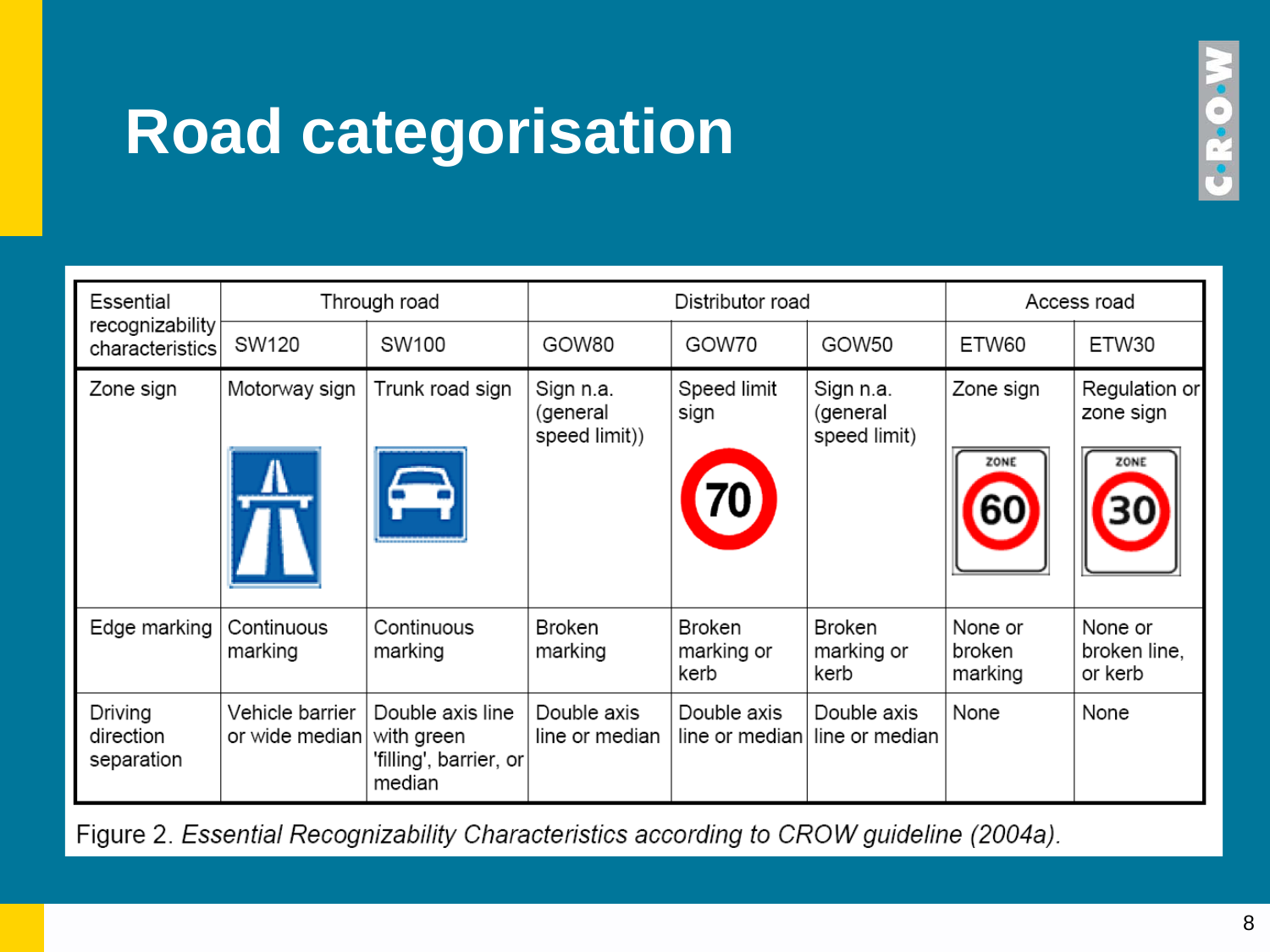## Through roads



Outside build up areas

**.C.R.**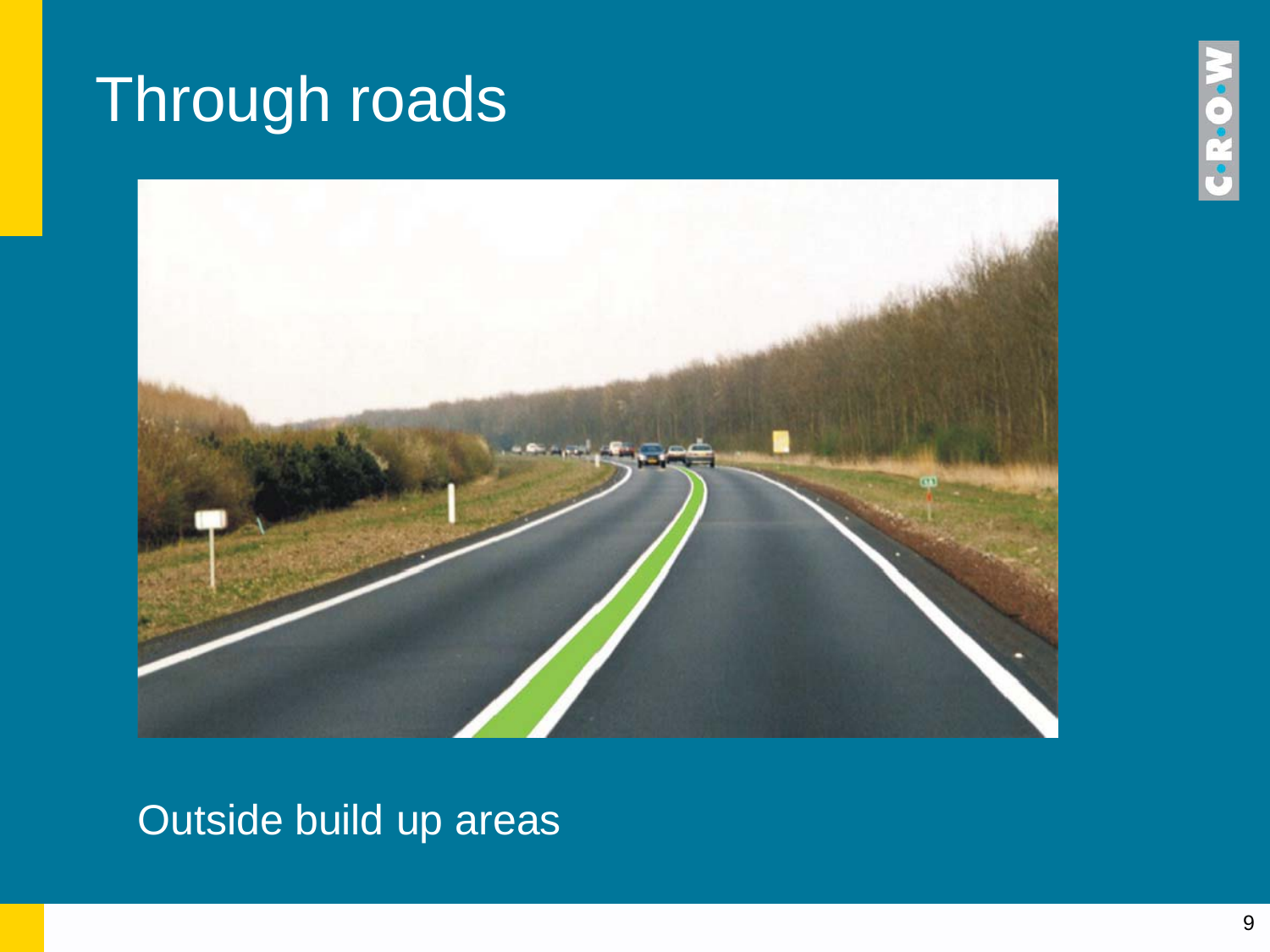### Distributer roads



#### Outside build up areas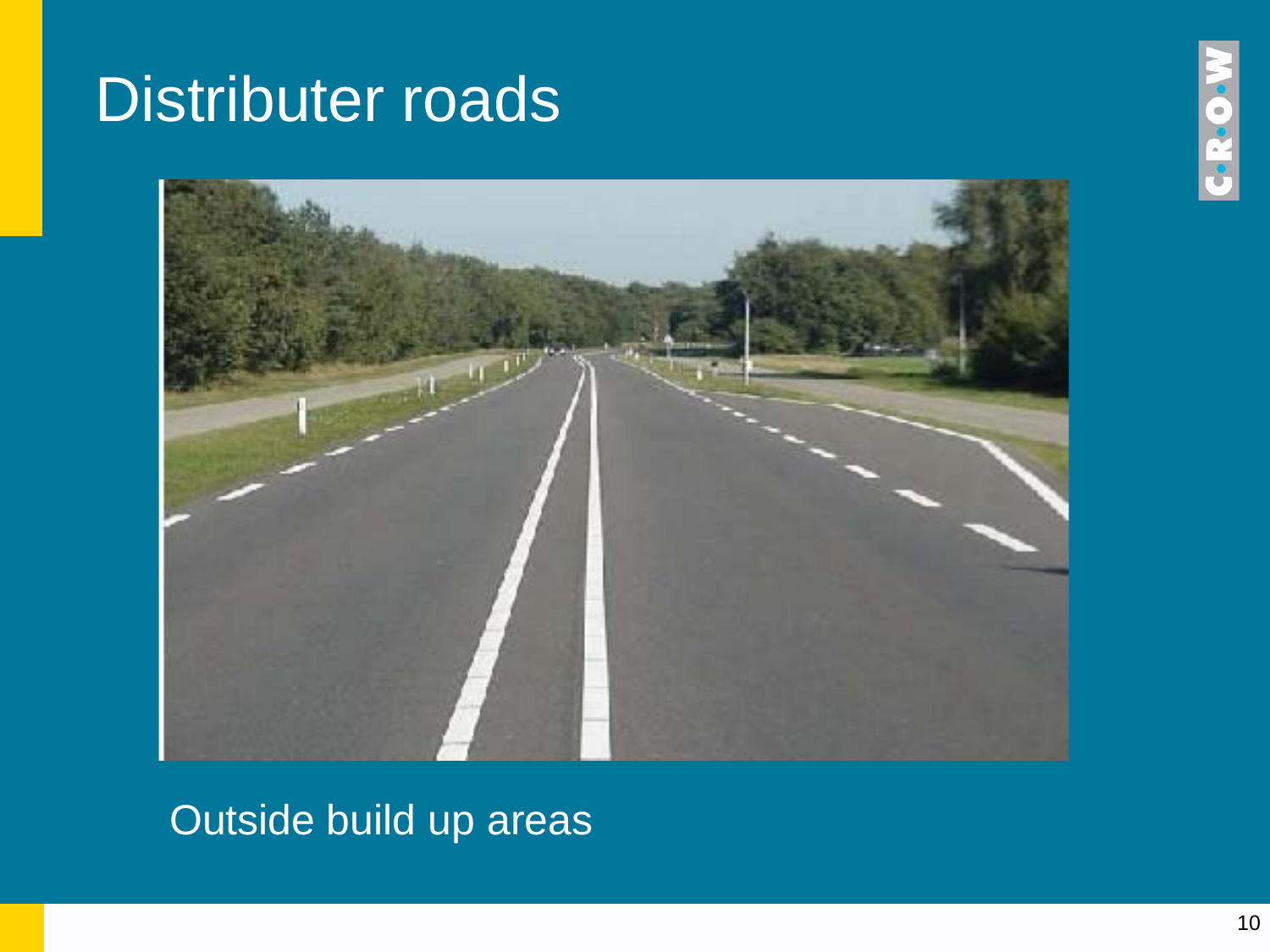### Access roads





#### Outside build up areas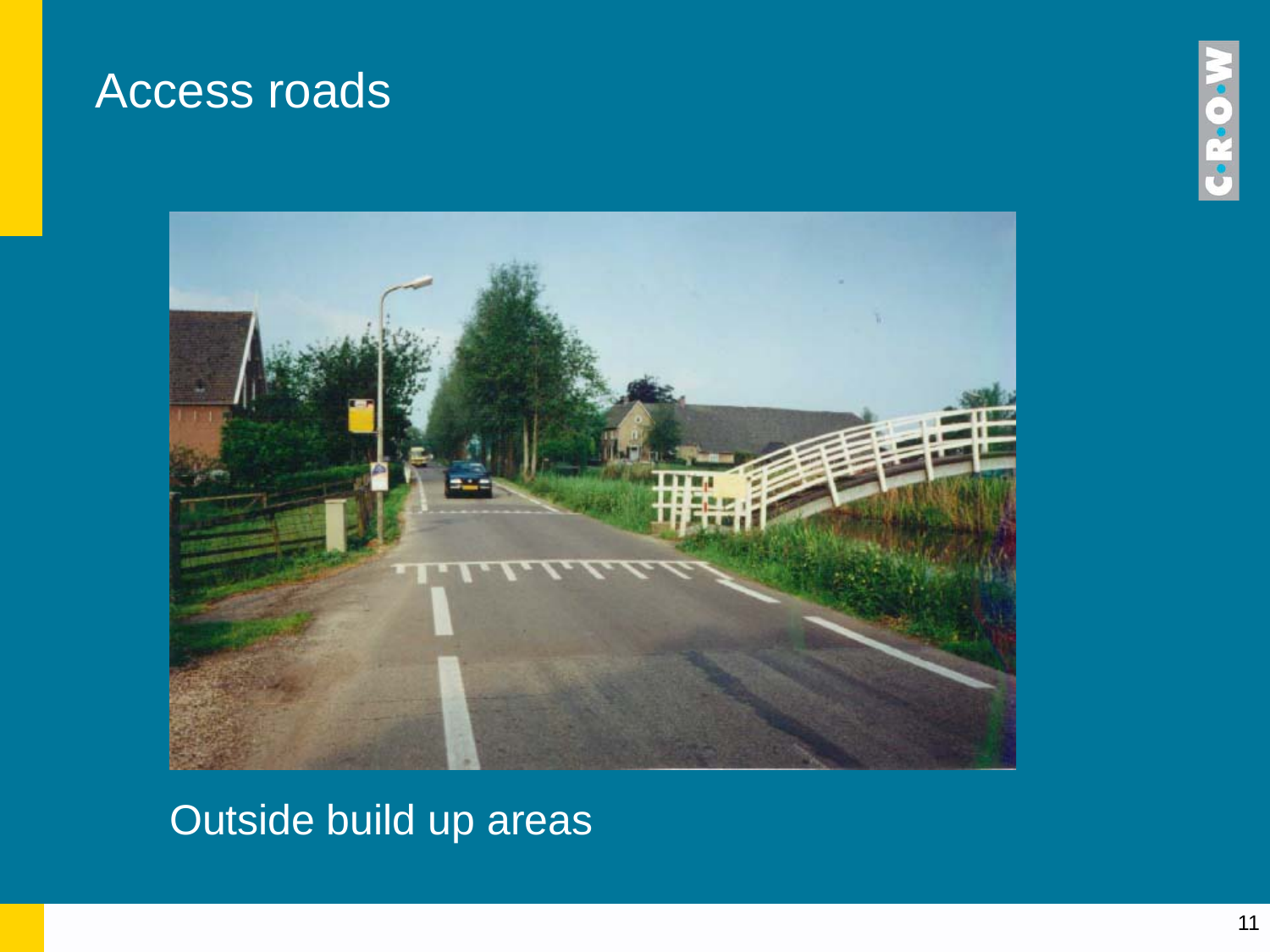#### **communication to all car drivers**

Nieuwe strepen op de weg buiten de bebouwde kom



- · Dubbele middenstrepen met groen Dit is een autoweg; je mag 100 km/uur, tenzij verkeersborden anders aangeven.
- · Doorgetrokken middenstrepen
- Inhalen is verboden.
- · Doorgetrokken kantstrepen



- · Dubbele middenstrepen zonder groen Je mag 80 km/uur, tenzij verkeersborden anders aangeven.
- · Doorgetrokken middenstrepen Inhalen is verboden.
- · Onderbroken kantstrepen



· Geen middenstrepen Dit is een 60 km-zone; je mag 60 km/uur, tenzij verkeersborden anders aangeven. · Onderbroken kantstrepen

(Brom)fietsers op de wea of op een vrijliggend fietspad. Wegen zijn soms voorzien van (rode) fietsstroken.



- · Dubbele middenstrepen met groen Dit is een autoweg; je mag 100 km/uur, tenzij verkeersborden anders aangeven. · Onderbroken middenstrepen
- Inhalen is toegestaan als het veilig is.
- · Doorgetrokken kantstrepen





- · Dubbele middenstrepen zonder groen Je mag 80 km/uur, tenzij verkeersborden anders aangeven.
- · Onderbroken middenstrepen Inhalen is toegestaan als het veilig is.
- · Onderbroken kantstrepen





Dit is een 60 km-zone; je mag 60 km/uur, tenzij verkeersborden anders aangeven. • Geen kantstrepen

(Brom)fietsers op de weg.



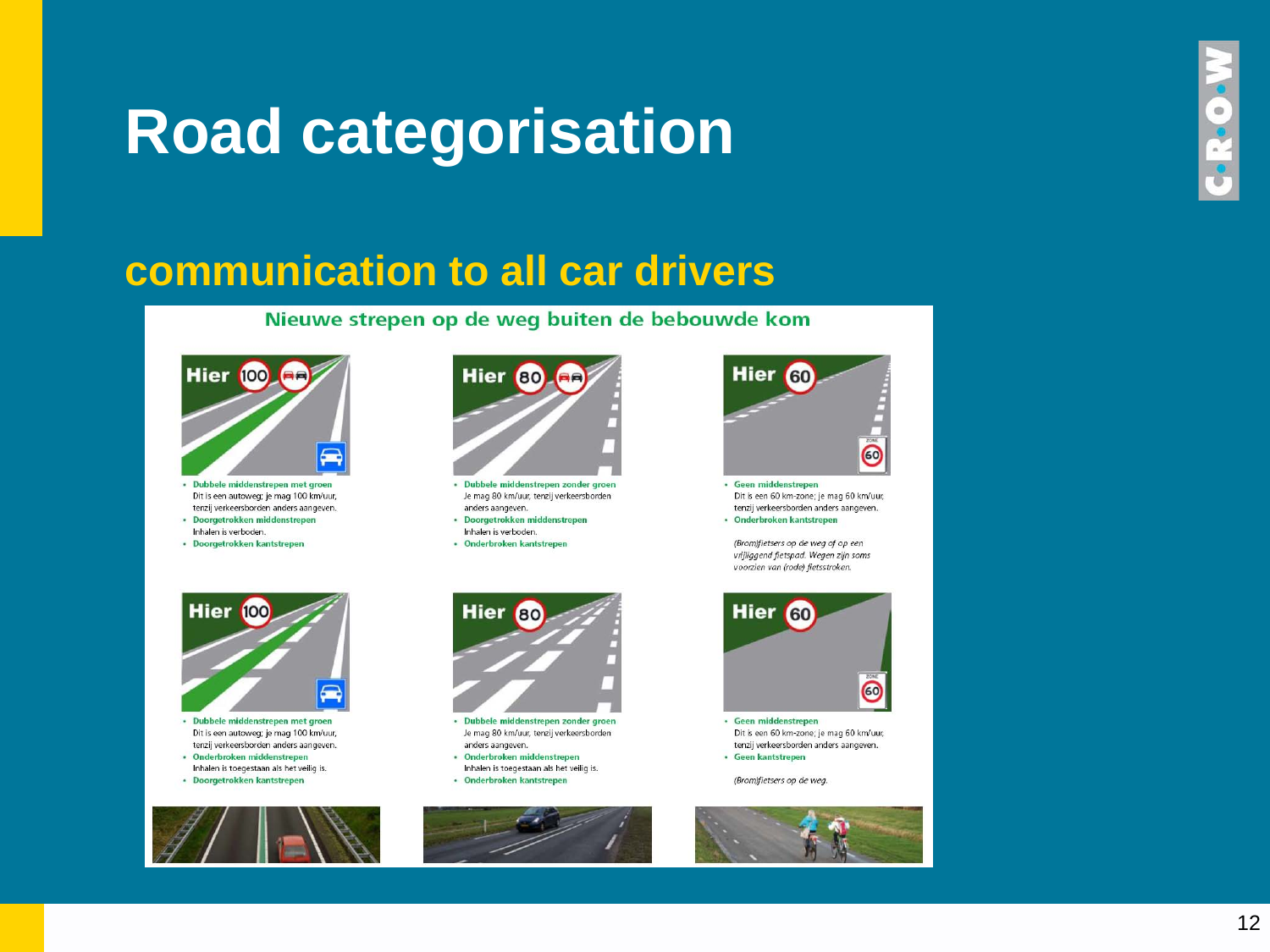

It looks simple: three types of roads, three types of road markings

BUT: what happens if a road has the function of distributor road, and it is used as an access road

For example: a distributer road with several farms who connect directly onto the distributor road between the intersections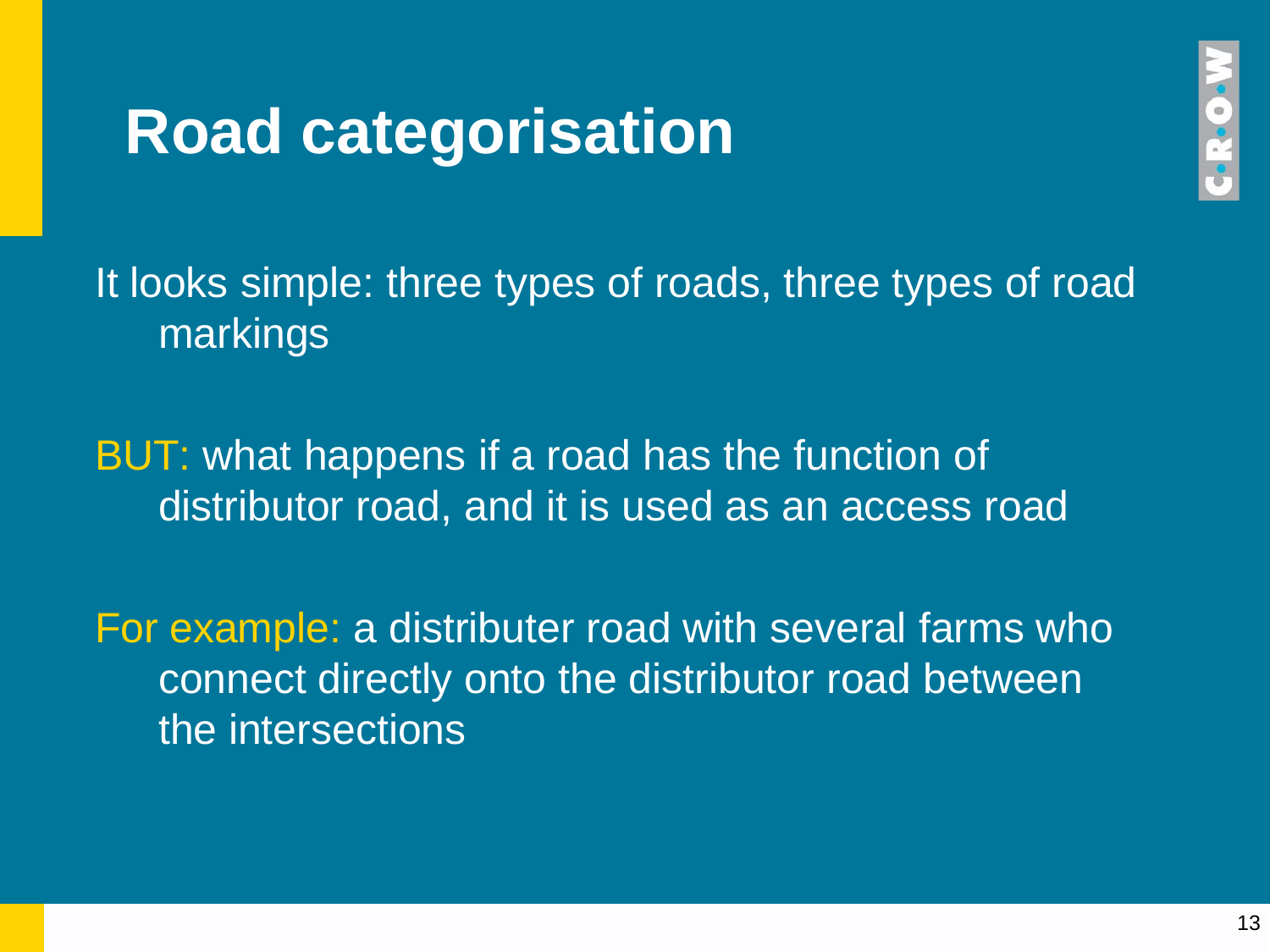**Coc** 

#### What to do?

Make it an access road (downgrading).

This will disturbe the network and send traffic to another distributorroad: more miles travel.

Make it a distributor road (upgrading).

Make a parallel route (access road) along the distributor road and connect all farms on this parallel route. Exchange of traffic can be arranged at the intersections.

Both have there disadvantages.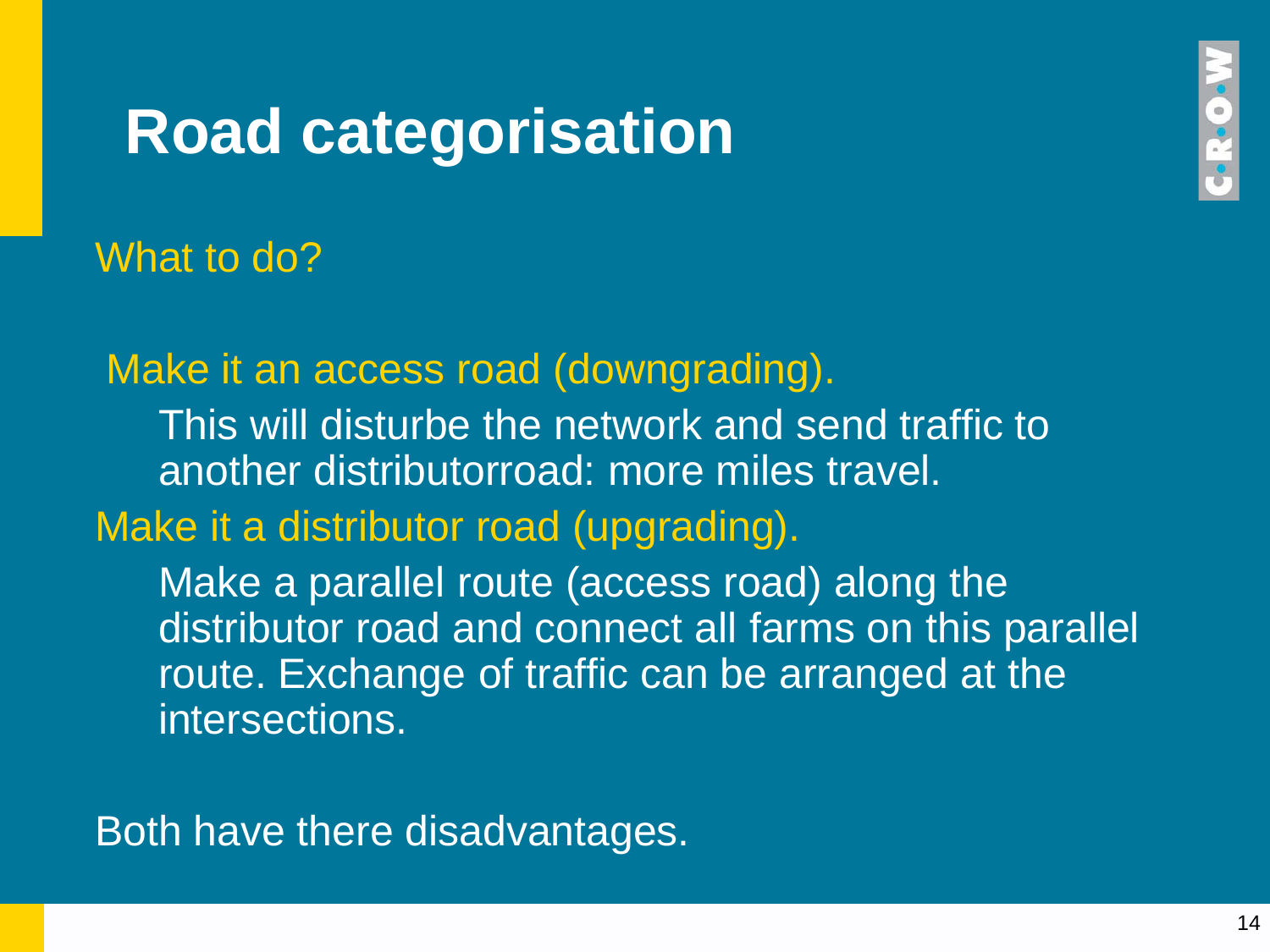

Another possibility is: to leave the road as it is.

It can be a 'Grey road' it has one function and is used as another.

We are looking for examples to describe them and to find some uniformity in design of gray roads.

In 2010 a CROW publication on this topic will be published